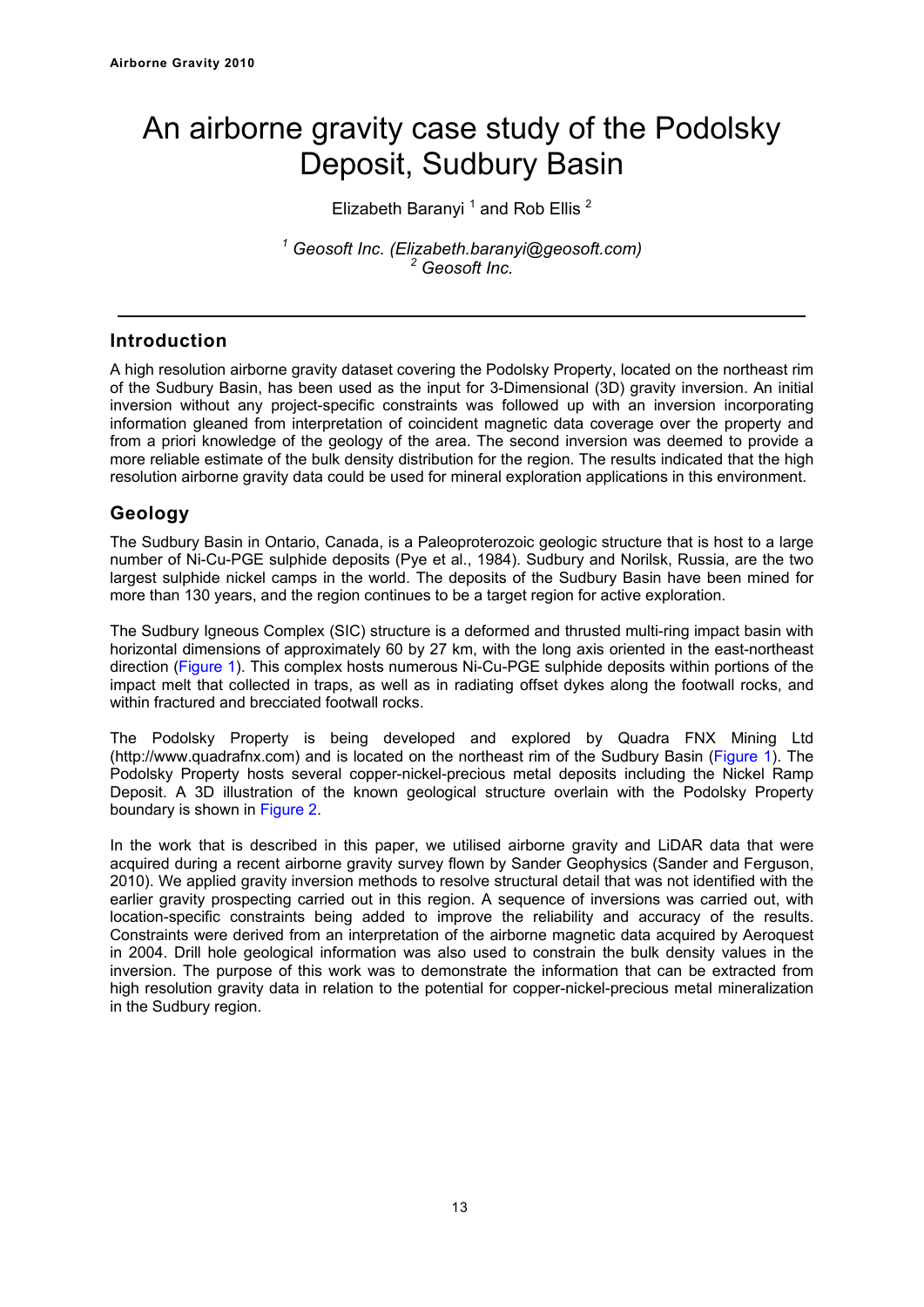

*Figure 1. Sudbury geology, mine sites, and location of the Podolsky Property.* 



*Figure 2. Perspective view of various geological features of the Podolsky structure with an overlay of the claim boundary. The mineralization is indicated with arrows. Data compiled by Quadra FNX Mining Ltd. The figure shows a region with approximate dimensions of 2 km (X, east-west), 4 km (Y, north-south), and 1.5 km (Z, vertical).*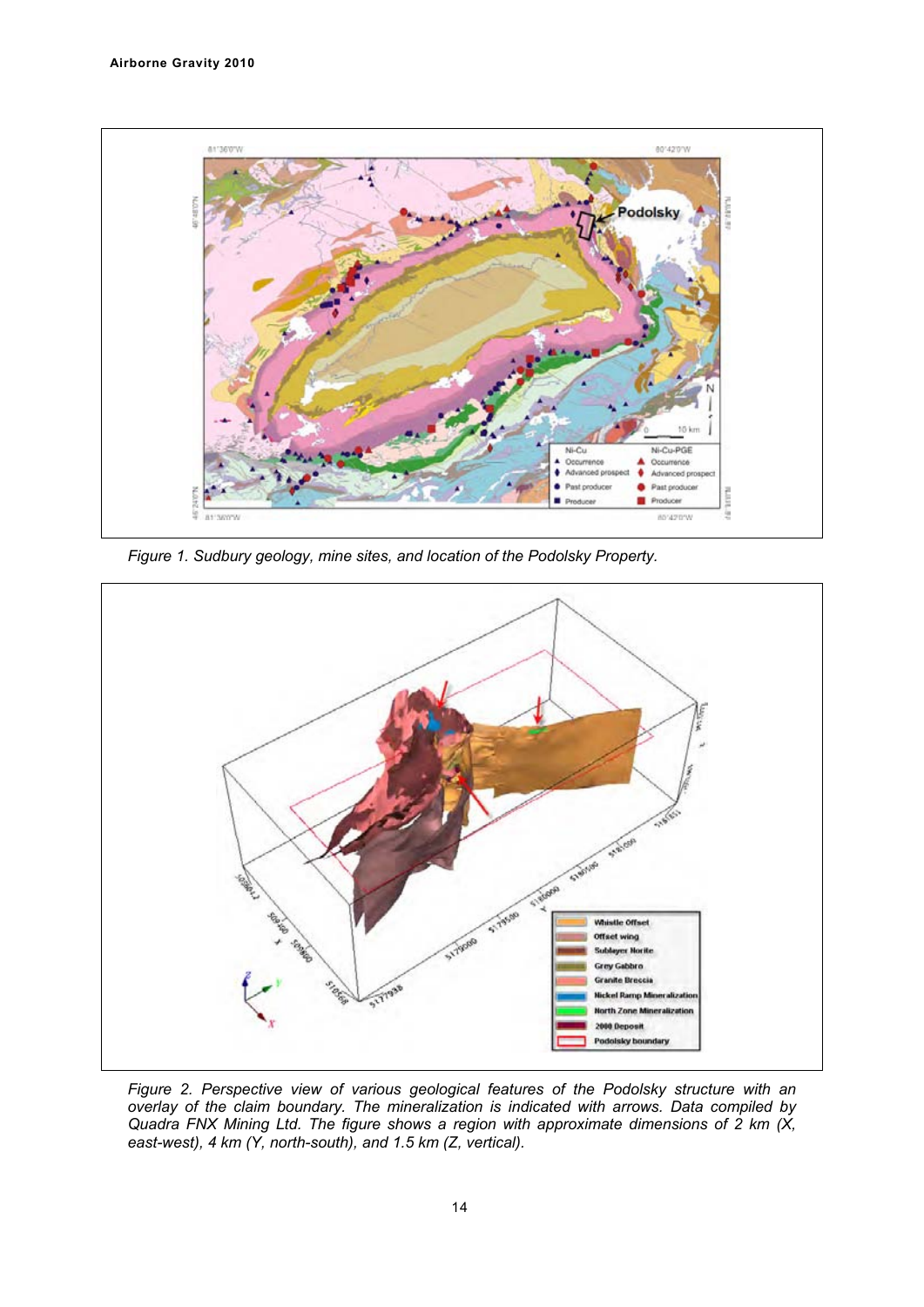# **Airborne Gravity**

The portion of the gravity field that is relevant to this study is a small fraction of the total measured gravitational field. Highly accurate measurements are required in order to resolve the geology with any degree of confidence. Improvements in airborne gravity instrumentation, coupled with large digital data storage capacity and high performance computing facilities, make it possible to develop more accurate and reliable interpretations of airborne gravity information.

An extensive literature covers the topics of levelling and reducing airborne gravity data to yield a coherent residual dataset for further processing and interpretation. We will not review or describe the steps in detail. Rather, a number of these data processing steps will be mentioned simply as a preamble to the inversion process.

The airborne gravity data were subjected to time based filtering and levelling. Gravity data reduction steps were then applied to remove portions of the total response which are of little interest for mineral exploration interpretation. Specifically, these included latitude, Free Air, Bouguer, terrain, Earth curvature, and tidal corrections (Blakely, 1996). The corrections that are specifically necessary for data acquired with an airborne system include the Eötvös correction and corrections for the vertical and horizontal acceleration of the aircraft (Swain, 1996).

LiDAR data for a high resolution terrain model were acquired concurrently with the airborne gravity data. This model allows accurate Complete Bouguer (terrain) corrections to be calculated and applied to the gravity data. Figure 3 shows the LiDAR-derived terrain model used for processing the Podolsky data, superimposed on the known geological structure.



*Figure 3. LiDAR surface elevation and subsurface geology data. There is approximately 50 m of topographic relief.* 

The terrain corrected airborne gravity data contained short wavelength features that were a combination of residual terrain artifacts, signals from near-surface geological sources, and acquisition system noise. To enhance the response of the longer wavelength features related to larger and deeper sources, a low pass filter with a cut-off half wavelength of 300 metres was applied. Images of the resultant data are shown in Figure 4 and Figure 5.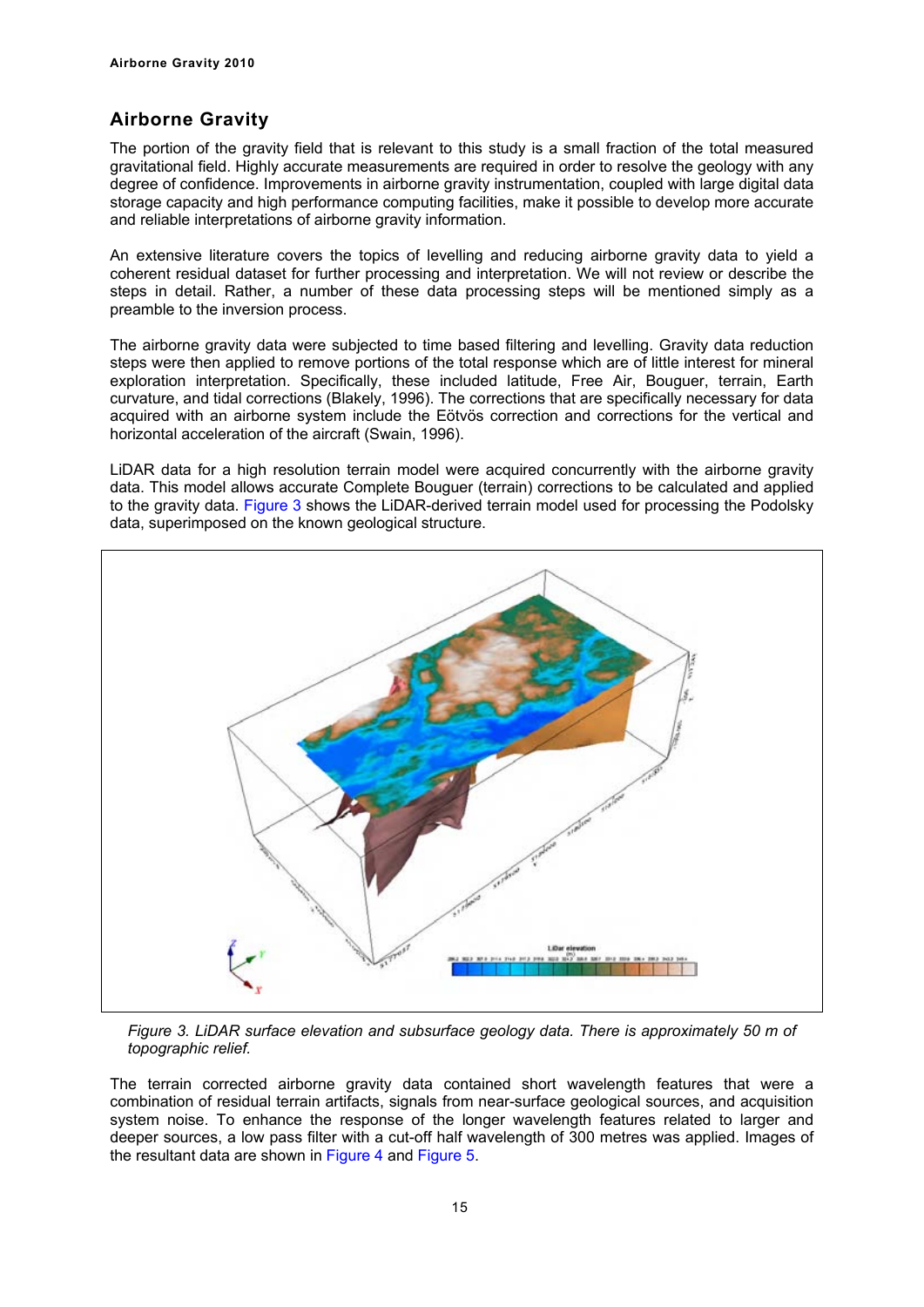





*Figure 5. Perspective view of low-pass filtered airborne gravity data displayed above the LiDAR surface elevation data and subsurface geological structural data. A low pass filter with half wavelength cut-off was applied to the gravity data. The gravity and LiDAR data were acquired by Sander Geophysics in 2009 (Sander and Ferguson, 2010).*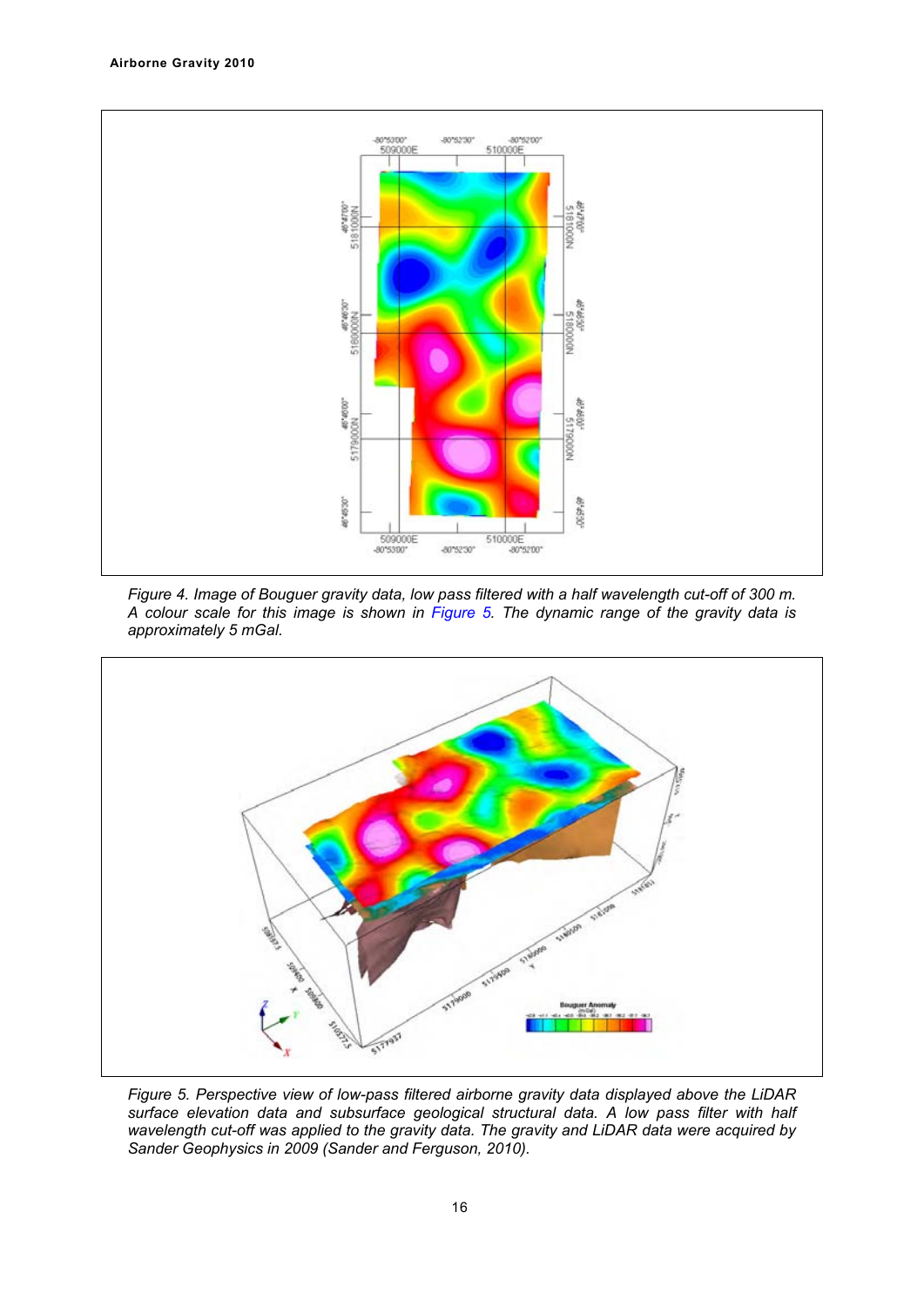Airborne magnetic data were acquired over the Podolsky Property as part of an AeroTEM airborne electromagnetic survey by Aeroquest in 2004. These data (Figure 6 and Figure 7) provide additional information that could be used to constrain the gravity inversions that were carried out.



*Figure 6. Image of total magnetic intensity (TMI) data shown above gravity, LiDAR surface elevation and subsurface geological information. The magnetic data were acquired by Aeroquest in 2004. The dynamic range of the TMI data is approximately 500 nT.* 



*Figure 7. Perspective view of gravity (top) and magnetic (middle) images shown above an image of the LiDAR surface elevation data (bottom).*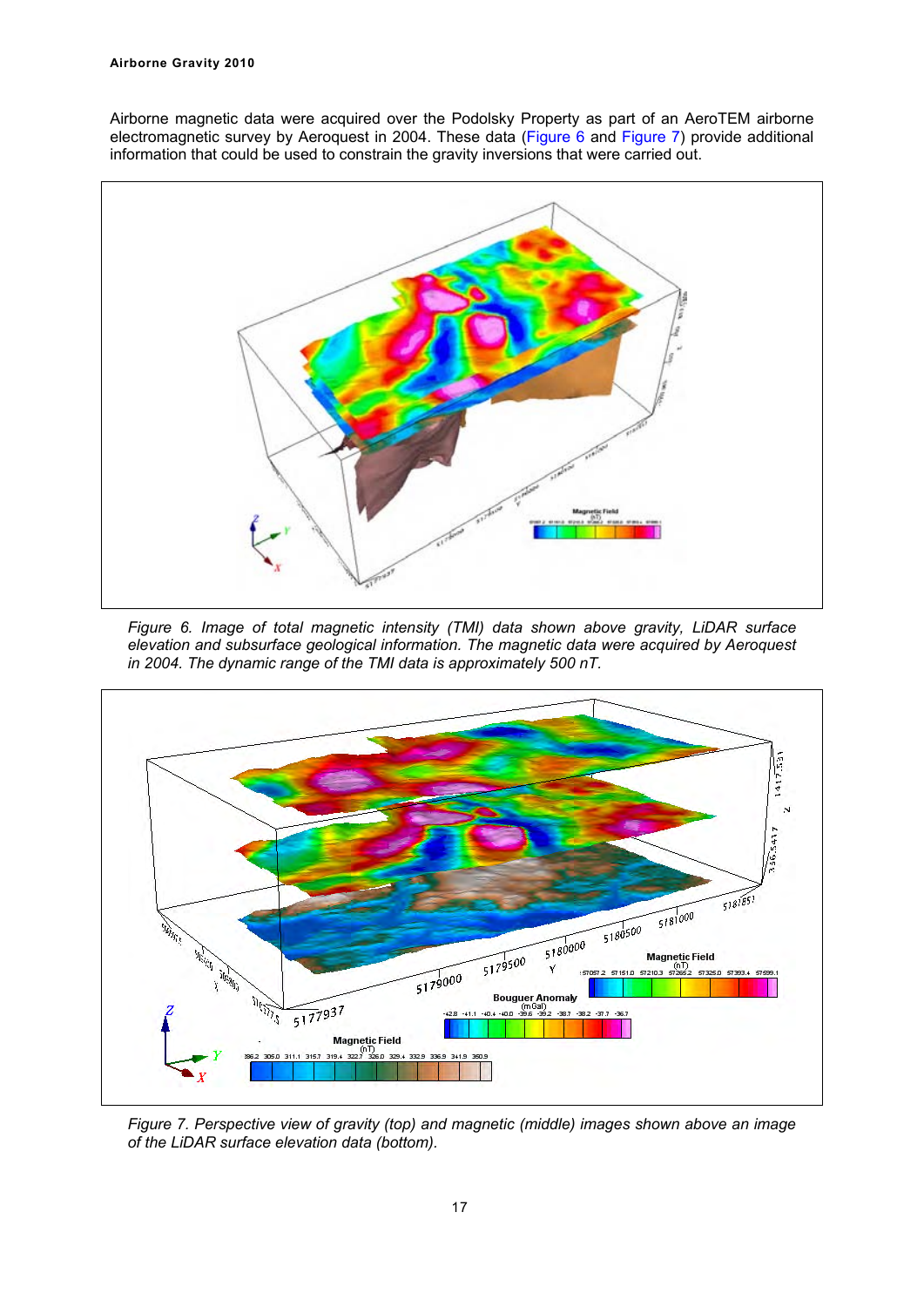# **Gravity inversions**

It has become possible with improvements to computer performance and software to routinely model gravity data using inversion methods. However, it is well known that gravity inversion is an ill-posed problem, and that any derived density model is non-unique. Therefore, after completing the preprocessing of the airborne gravity data, the real challenge in gravity inversion is not just to find a model which has a predicted gravity response in agreement with the observed data, but to find such a model which is consistent with other geophysical and geological constraints. In this section, we present the results of an inversion using very general constraints, and follow this up with the results of an inversion that incorporated the knowledge obtained from interpretation of the airborne magnetic data and a priori geological knowledge of the region.

#### **Gravity inversion with general constraints**

As a benchmark, an inversion with general constraints was performed using the methodology and software described by Li and Oldenburg (1998). The software has been tailored to operate in a multiprocessor/multi-core environment, the details of which will be presented in a subsequent publication. For the purpose of clarity, Figure 8 shows the inversion model detail around the Nickel Ramp Deposit (refer to Figure 2 for the location of this deposit), looking from the SW with the Nickel Ramp Deposit shown in blue, the contact of the Sublayer Norite with the underlying footwall gneisses shown in brown, and an isosurface enclosing regions with density contrast of  $+0.6$  g/cm<sup>3</sup> shown in green. Although we expected there to be a high density feature coincident with the mineralisation, there is an offset between the mineralization and the recovered high density region. Note however, that gravity inversion is an ill-posed problem and that this is just the "smoothest" model that "fits" the gravity data subject to very general constraints. To follow up this result, we utilised constraints derived from magnetic and geologic information from the region, and reviewed the outcome to see if this would lead an explorer more directly towards the dense, highly prospective mineralization known to exist in this location.



*Figure 8. Perspective view of the immediate vicinity of the Podolsky Nickel Ramp Deposit, shown in blue, with the Sublayer Norite contact shown in brown (refer to Figure 2 for the location of this deposit within the Podolsky Property). The unconstrained smooth gravity inversion response in this area is shown as a green isosurface enclosing a density contrast +0.6 g/cm3 .* 

#### **Geologically and geophysically constrained gravity inversions**

Geological constraints can be introduced into inversions in many ways. In this study, we used the contact surfaces of geologic domains to facilitate changes in physical properties between domains. The formulation of the inversion algorithm ensures that such changes will only occur where they are required by the geophysical data (Li and Oldenburg, 1998). We also used the results of magnetic data inversion to further enhance the gravity inversion by using boundaries defined by rapid changes in the magnetic susceptibility values as potential boundaries in the density model. We utilised the principle that boundaries in one physical property domains are likely to be boundaries in another property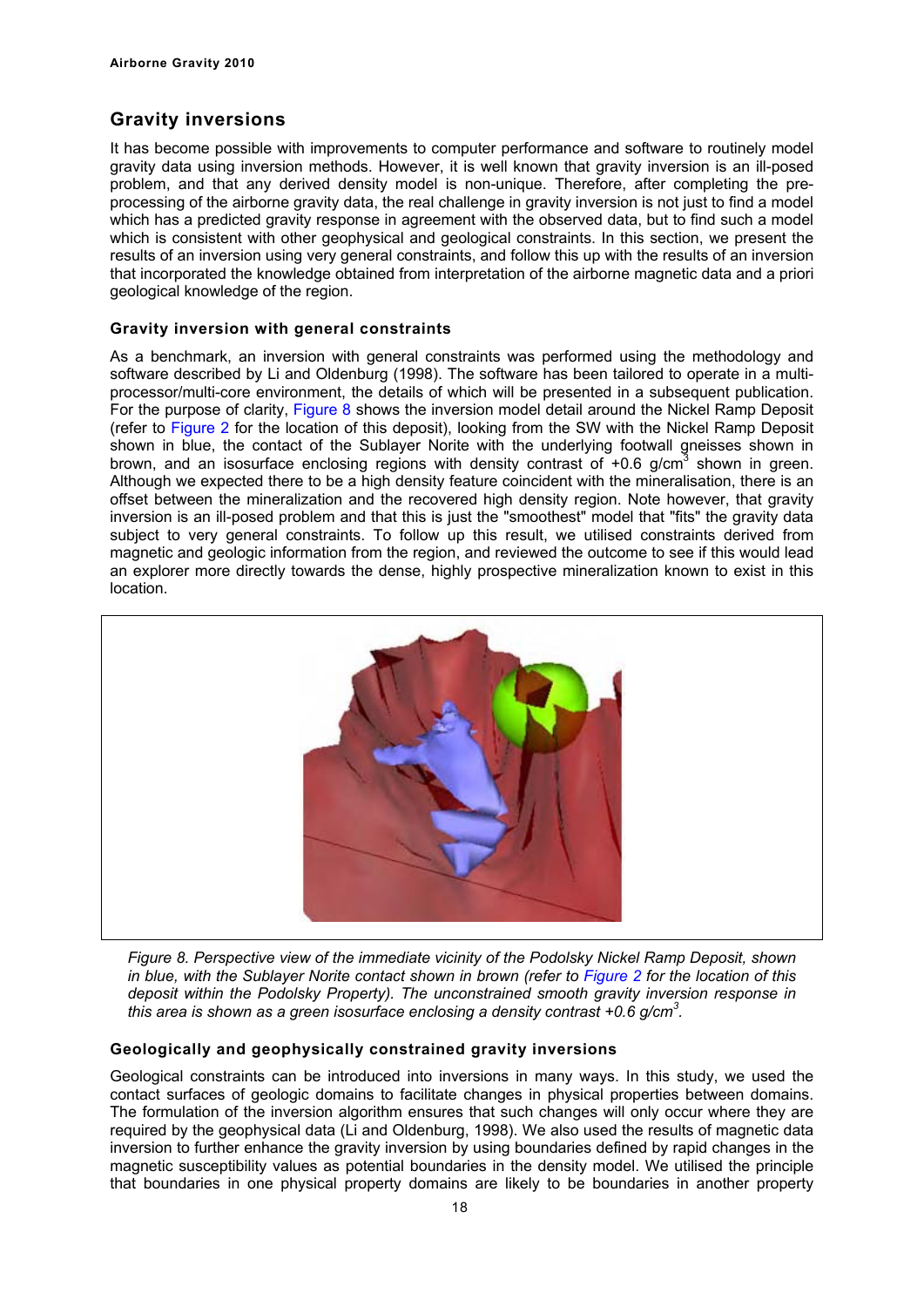domain. A constraint of this type can be used even when the actual relationships between the two properties are likely to be complicated and are unknown a priori (Lelièvre and Oldenburg, 2009; Lelièvre et al., 2009).

The outcome of including geologic constraints and auxiliary geophysical constraints in the inversion of the airborne gravity data is shown in Figure 9. Two density contrast isosurfaces are shown, one at +1.8 g/cm<sup>3</sup> in magenta and the other at  $+1.0$  g/cm<sup>3</sup> in yellow. Comparing these results with the results of the previous inversion (Figure 8), we can see that the addition of specific constraints has given rise to a high density inversion anomaly that is significantly more consistent in location with the known high density region associated with the nickel mineralization. The fit to the observed gravity data remained the same. Of particular note, the density anomaly shown in Figure 9 no longer straddles the norite contact, and it has a density contrast which is higher and more consistent with our expectations for this type of mineralization.





# **Conclusions**

An interpretation of airborne gravity data has been carried out for the Podolsky Property. This interpretation was enhanced by having the data acquired using a slow moving helicopter-mounted airborne gravity system, concurrent acquisition of a detailed LiDAR terrain model, and the application of inversion processing methods in a modern high performance computing environment.

Inversion of the gravity data with general constraints led to an outcome of limited value. When supplemented by constraints from magnetic data inversions and from known geological contacts, the inversion results were deemed to be of greater reliability. It is worth noting that utilisation of boundaries from one inversion or from independent geological information in a cooperative fashion in a related inversion would likely improve the results obtained with multi-property classification methods such as those described by Walker (2010).

# **Acknowledgments**

This paper and presentation have been made possible through the support and collaboration of Geosoft staff with Luise Sander (Sander Geophysics) and John Everest (Quadra FNX Mining Ltd). We wish to thank Joël Dubé, Kevin Charles, and Martin Bates at Sander Geophysics for providing the airborne gravity data for the Podolsky Property and for their support to carry out the interpretation of these data. We also wish to thank Shastri Ramnath and Chris Verzyden at Quadra FNX Mining Ltd who provided geology, drill hole and aeromagnetic data for the Podolsky Property. Geosoft staff are